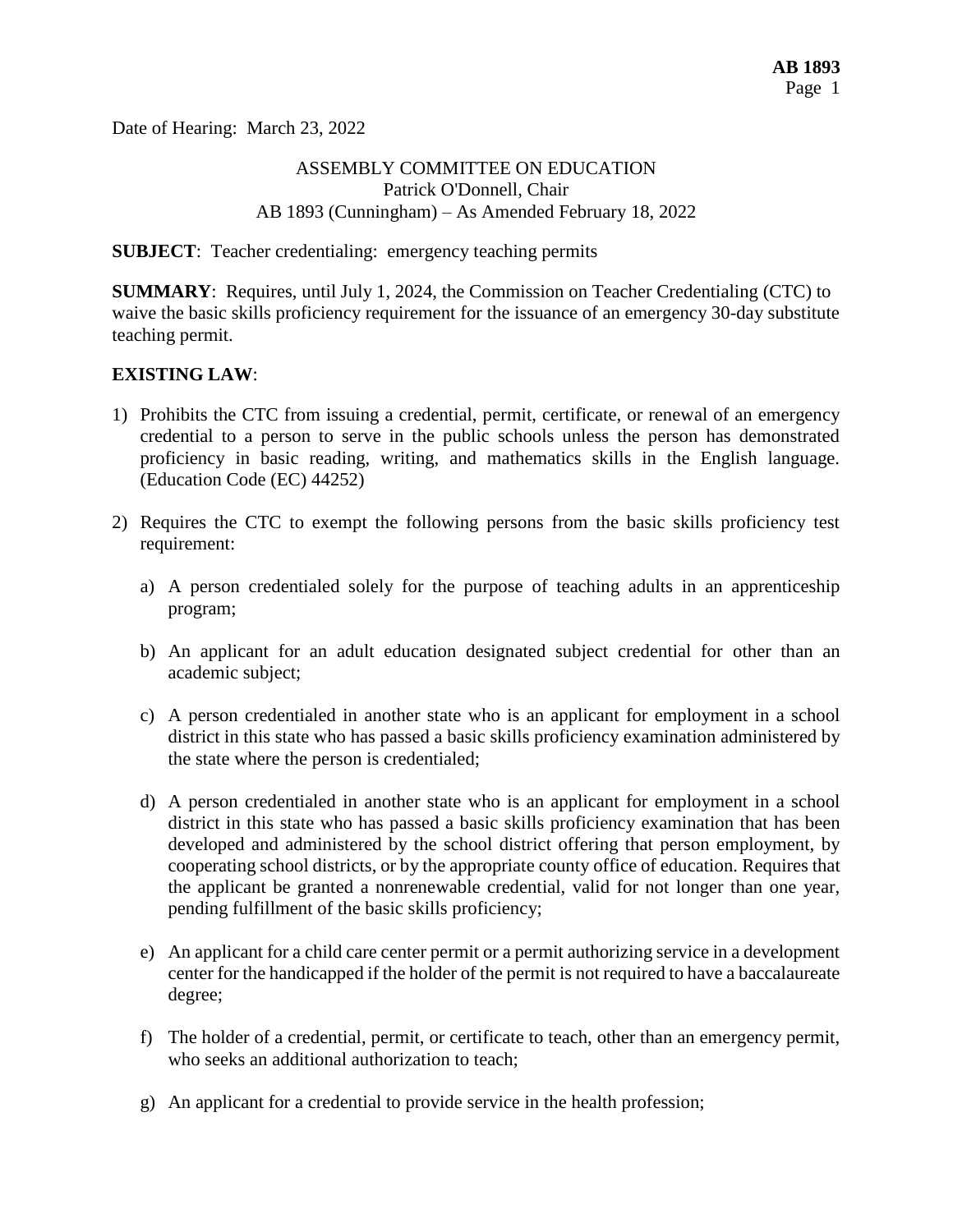- h) An applicant who achieves scores on the writing, reading, and mathematics sections of the College Board SAT Reasoning Test, the enhanced ACT Test, or the California State University Early Assessment Program that are sufficient to waive the English placement test and the entry level mathematics examination administered by the California State University;
- i) An applicant for an eminence credential; and
- j) An applicant who earns at least a letter grade of B in qualifying coursework determined by a credential preparation program, or determined by the commission for an applicant not enrolled in a California credential preparation program, to sufficiently serve as an indicator of proficiency in basic reading, writing, and mathematics skills in the English language. (EC 44252)
- 3) Requires the CTC to administer the California basic skills proficiency test (CBEST) in accordance with rules and regulations adopted by the CTC. Requires a fee to be charged to individuals being tested to cover the costs of the test, including the costs of developing, administering, and grading the test. Requires the amount of the fee to be established by the CTC to recover the cost of examination administration and development. (EC 44252.5)
- 4) States that an individual who passes the state basic skills proficiency test, as adopted by the Superintendent, is considered proficient in the skills of reading, writing, and mathematics, and is not be required to be retested by this test for purposes of meeting the proficiency requirements. (EC 44252.5)
- 5) States that an individual who passes one or more components of the CBEST in the subjects of basic reading, writing, or mathematics shall be deemed to have demonstrated his or her proficiency in these subject areas and shall not be required to be retested in these subjects during subsequent test administrations. (EC 44252.5)
- 6) Authorizes the CTC to issue or renew emergency teaching or specialist permits provided that all of the following conditions are met:
	- a) The applicant possesses a baccalaureate degree conferred by a regionally accredited institution of higher education and has fulfilled the subject matter requirements of Section 44301;
	- b) The applicant passes the state basic skills proficiency test as provided for in Section 44252; and
	- c) The commission approves the justification for the emergency permit submitted by the school district in which the applicant is to be employed. (EC 44300)
- 7) Requires a person holding an emergency teaching or specialist permit to attend an orientation to the curriculum and to techniques of instruction and classroom management, and to teach only with the assistance and guidance of a certificated employee of the district who has completed at least three years of full-time teaching experience, or the equivalent thereof. States the intent of the Legislature to encourage districts to provide directed teaching experience to new emergency permitholders with no prior teaching experience. (EC 44300)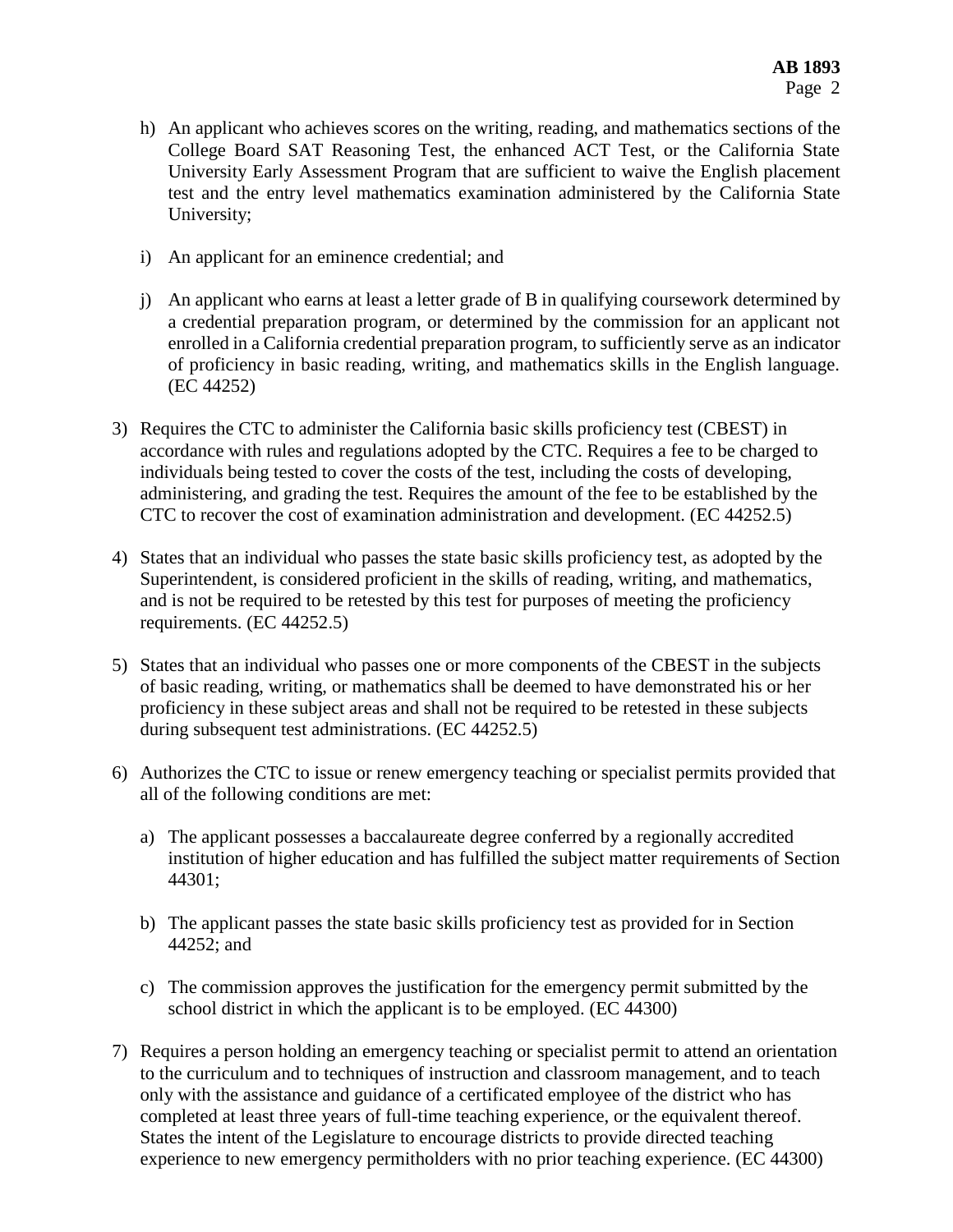8) Requires the holder of an emergency permit to participate in ongoing training, coursework, or seminars designed to prepare the individual to become a fully credentialed teacher or other educator in the subject area or areas in which he or she is assigned to teach or serve. Requires the employing agency to verify that employees applying to renew their emergency permits are meeting these ongoing training requirements. (EC 44300)

## **FISCAL EFFECT**: Unknown

# **COMMENTS**:

*Need for the bill.* According to the author, "Our school districts are struggling with their most severe substitute and teacher shortage in years. AB 1893 will temporarily remove the most time consuming component of the 30 day emergency substitute permit process to expedite the number of substitutes available to schools and ease strains on staff."

*What is the California basic skills requirement?* The main path to satisfy the basic skills requirement is by taking the CBEST, which is designed to test basic reading, mathematics, and writing skills found to be important for the job of an educator. The test is not designed to measure the ability to teach those skills. There are exemptions from passage of the CBEST exam for certain types of teachers and for applicants who have passing scores on other exams, such as Advanced Placement exams and college admissions exams. Applicants may also fulfill the basic skills requirement through coursework. All teacher candidates must demonstrate basic skills by passing the CBEST or through one of the existing exemptions.

According to the CTC, once the CBEST is completed, it takes approximately two weeks to receive test results. If a candidate is satisfying the basic skills requirement through coursework, the evaluation of the candidate's coursework is evaluated within the 50 day CTC application processing time.

*COVID-19 implications.* With the unprecedented COVID-19 crisis, creative solutions that increase opportunity for substitute teacher candidates to qualify for permits are needed more urgently than ever. During the 2021-22 school year, and especially in January 2022, schools across the state were hit hard with teacher absences due to COVID-19. Some school districts had over 100 certificated absences each school day, and not enough substitute teachers to fill the need. Many districts attempted to recruit parents to substitute teach, however parents who were interested in substitute teaching needed to pass the basic skills requirement in order to earn a permit. This limited the number of parents who were able to substitute teach during this crisis period, to those who already held a substitute teaching permit. Possible periodic resurgences of the COVID-19 pandemic may again require an increase in the number of substitute teachers needed in the 2023-2024 academic year and beyond.

In the midst of the COVID-19 pandemic, California is facing a massive substitute teacher shortage. In the 2016-17 school year, the CTC issued more than 20,600 substitute teaching permits, in 2019-20, it issued only slightly more than 15,200. With dozens of teachers out every week due to COVID infection or exposure, California has leaned on its dwindling substitute teacher pool more than ever. Across the nation, states have had to cancel classes due to districts' inability to staff classrooms, this has led many of them to ease requirements to attract more substitute teachers.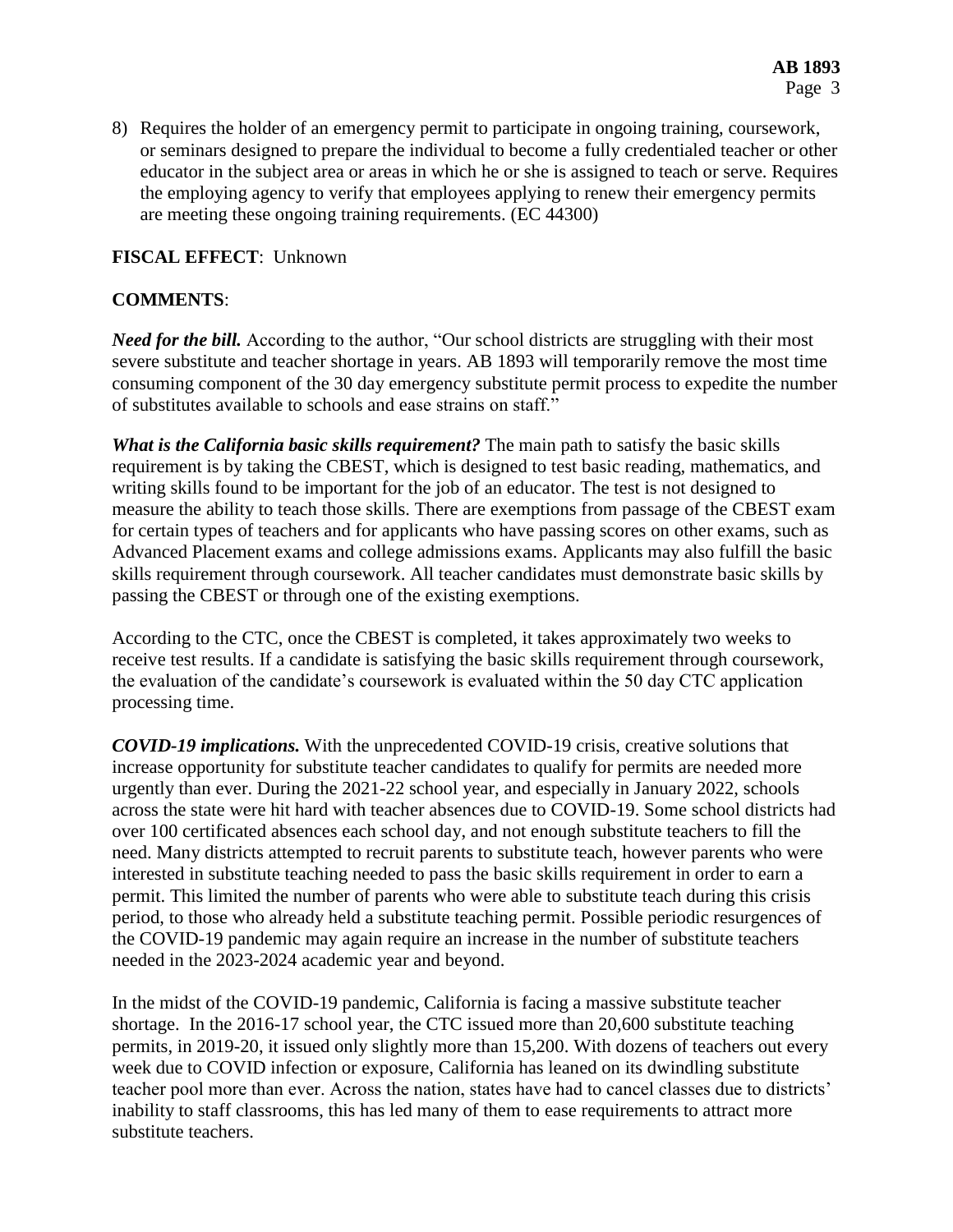*CBEST waiver during COVID-19*. The CBEST was waived during the beginning of the COVID-19 pandemic through action taken by the CTC in April 2020 and October 2020. The CTC's action allowed deferral of the CBEST for all credential candidates, who had not previously failed the CBEST exam. This deferral applied to substitute teaching permit applicants as well as newly prepared teacher candidates. This flexibility was in place between March 2020 through August 2021, but is not in place any longer.

*California data on issuance of substitute permits.* The graph below shows the number of new 30-day substitute teaching permits issued. The number of substitute teaching permits issued has dropped more than 25% since 2016-17.





*Requirements for holding a substitute teacher permit.* The current requirements to earn a substitute teacher permit include:

- 1) Official transcripts showing the conferral of a baccalaureate or higher degree from a regionally accredited college or university;
- 2) Basic skills requirement;
- 3) Completed application and a completed Live Scan receipt; and
- 4) Application processing fees.

*Substitute teacher requirements in other states*. Due to the acute need to increase the substitute teacher pool, some states have changed the academic requirements needed to earn a substitute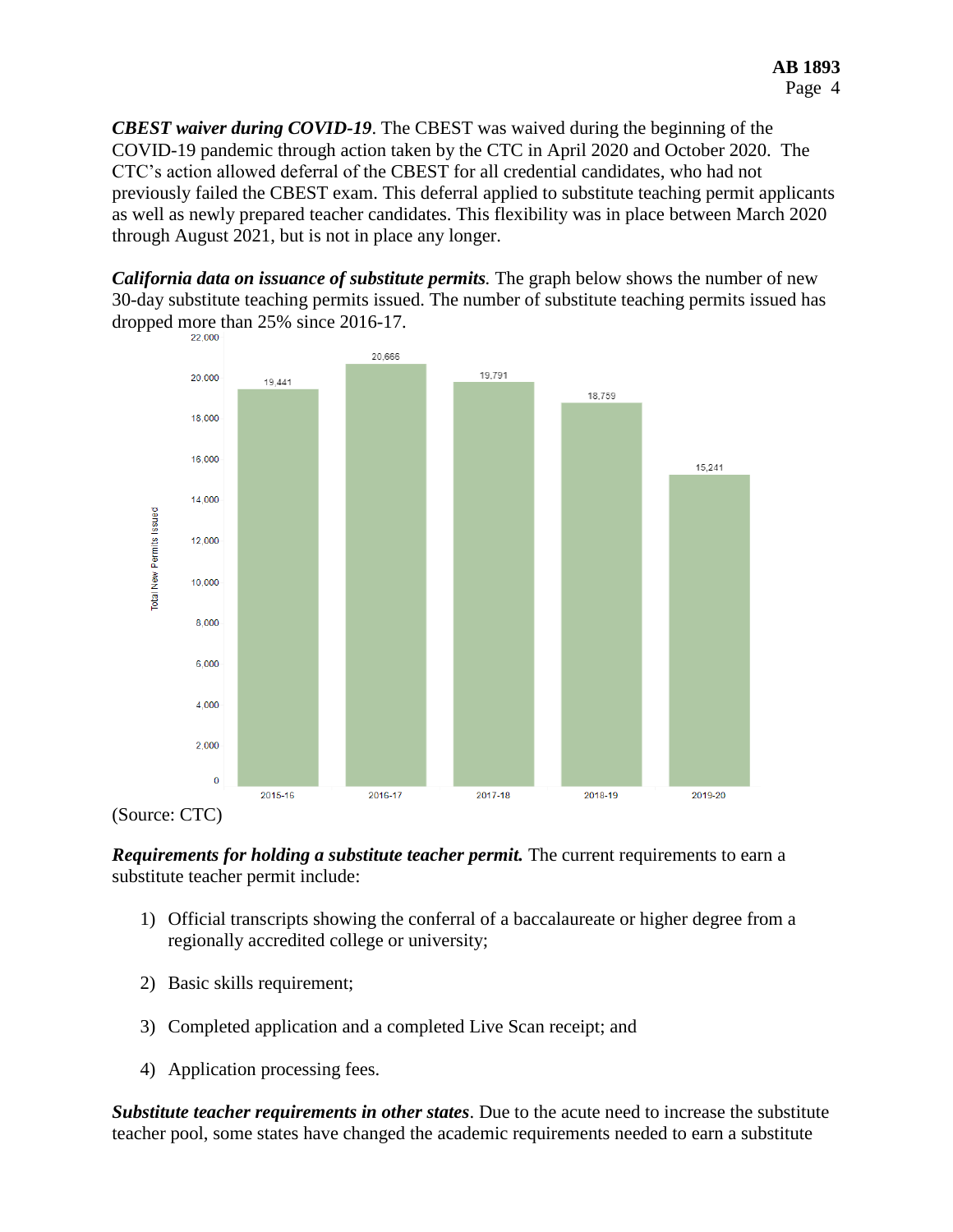teaching permit. For example, Missouri and Oregon temporarily removed their requirement for a bachelor's degree to serve as a substitute teacher during the pandemic.

This bill would remove the requirement for substitute teachers to satisfy the basic skills requirement before earning a substitute teaching permit, through July 1, 2024. The bill would retain the current requirement for substitute teacher permit holders to hold a bachelor's degree.

*Teacher shortages increase the demand for substitute teachers.* Teacher shortages have increased the need and demand for substitute teachers. New strategies are for substitute recruitment and retention are rapidly changing. According to a report and survey conducted by EdWeek Research Center, *The Substitute Teacher Gap: Recruitment and Retention Challenges in the Age of Covid-19,* short-term substitute teaching positions have been difficult to fill because of low wages, lack of benefits, and the requirement to hold a bachelor's degree. This report found that on average about 250,000 positions are left to be filled daily with substitute teachers with only 54% total absences covered with substitute teachers filling in the vacancies. The report also found that 71% of administrators and school board members predict that the demand for substitute teachers will increase in the next five years. The report interviewed a California school board member who stated, "Many of those people that we do recruit to become substitutes end up getting hired as fulltime teachers, which is great; however, then we lose them on the substitute teacher roles."

*Already weak teaching pipeline further damaged by COVID-19 education disruptions*. A March 2021 report by the Learning Policy Institute (LPI) raised concerns about the effects of the COVID-19 pandemic on the teacher shortage in California:

- *Teacher shortages remain a critical problem*. Most districts have found teachers to be in short supply, especially for math, science, special education, and bilingual education. Shortages are especially concerning as a return to in-person instruction will require even more teachers to accommodate physical distancing requirements. Most districts are filling hiring needs with teachers on substandard credentials and permits, reflecting a statewide trend of increasing reliance on underprepared teachers.
- *Teacher pipeline problems are exacerbated by teacher testing policies and inadequate financial aid for completing preparation*. Many districts attributed shortages to having a limited pool of fully credentialed applicants, with more than half reporting that testing requirements and lack of financial support for teacher education pose barriers to entry into teaching.
- *Teacher workload and burnout are major concerns*. The transition to online and hybrid learning models has had a steep learning curve and poses ongoing challenges that have been a primary contributor to some teachers' decisions to retire earlier than previously planned. With district leaders estimating that teacher workloads have at least doubled, many were concerned that the stressors of managing the challenges of the pandemic on top of the challenges of an increased workload could lead to teacher burnout and increased turnover rates.
- *Growing retirements and resignations further reduce supply*. In some districts, retirements and resignations are contributing to shortages, while in others, these retirements and resignations offset the need for anticipated layoffs due to expected budget